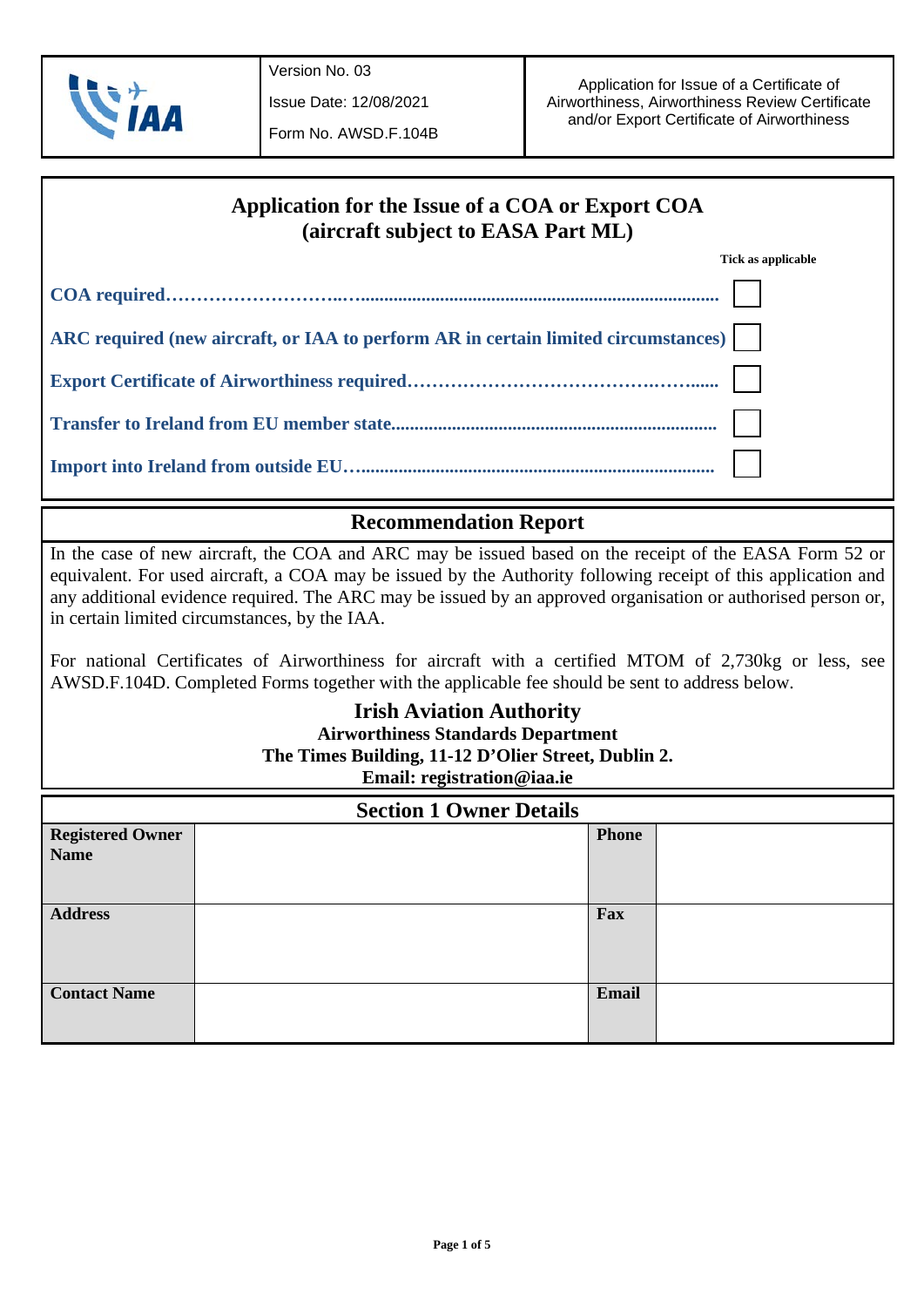

Version No. 03

Issue Date: 12/08/2021

Form No. AWSD.F.104B

| <b>Section 2A Aircraft Details</b> |     |                          |               |                       |                              |               |                           |               |
|------------------------------------|-----|--------------------------|---------------|-----------------------|------------------------------|---------------|---------------------------|---------------|
| <b>Registration:</b>               | EI- | <b>Aircraft</b>          |               |                       |                              | <b>Serial</b> |                           |               |
|                                    |     | <b>Type:</b>             |               |                       |                              | No:           |                           |               |
|                                    |     | <b>Since manufacture</b> |               | <b>Since Last ARC</b> |                              |               | <b>Last Calendar Year</b> |               |
| <b>Aircraft Hours</b>              |     |                          |               |                       |                              |               |                           |               |
| <b>Aircraft Cycles</b>             |     |                          |               |                       |                              |               |                           |               |
| $MTOM$ (kg)                        |     |                          |               |                       | <b>Date of Last Weighing</b> |               |                           |               |
|                                    |     |                          |               |                       |                              |               |                           |               |
| <b>Engine Type</b>                 |     |                          |               | <b>Propeller Type</b> |                              |               |                           |               |
|                                    |     | <b>Since New</b>         |               |                       | <b>Since New</b>             |               |                           |               |
| <b>Engine Serial No:</b>           |     | <b>Hours</b>             | <b>Cycles</b> |                       | <b>Propeller Serial No:</b>  | <b>Hours</b>  |                           | <b>Cycles</b> |
|                                    |     |                          |               |                       |                              |               |                           |               |
|                                    |     |                          |               |                       |                              |               |                           |               |
|                                    |     |                          |               |                       |                              |               |                           |               |
|                                    |     |                          |               |                       |                              |               |                           |               |
|                                    |     |                          |               |                       |                              |               |                           |               |

|                                                                          |                                                                                    |              |                          |  | <b>Section 2B Balloon Details</b> |               |                           |           |  |
|--------------------------------------------------------------------------|------------------------------------------------------------------------------------|--------------|--------------------------|--|-----------------------------------|---------------|---------------------------|-----------|--|
| <b>Registration:</b>                                                     | EI-                                                                                | <b>Model</b> |                          |  |                                   | <b>Serial</b> |                           |           |  |
|                                                                          |                                                                                    | <b>Type:</b> |                          |  |                                   | No:           |                           |           |  |
|                                                                          |                                                                                    |              | <b>Since manufacture</b> |  | <b>Since Last ARC</b>             |               | <b>Last Calendar Year</b> |           |  |
| <b>Aircraft Hours</b>                                                    |                                                                                    |              |                          |  |                                   |               |                           |           |  |
| <b>Aircraft Cycles</b>                                                   |                                                                                    |              |                          |  |                                   |               |                           |           |  |
| $MTOM$ (kg)                                                              |                                                                                    |              |                          |  |                                   |               |                           |           |  |
|                                                                          | <b>Capacity of Envelope</b><br><b>Cubic Meters</b><br><b>No. of Fuel Cylinders</b> |              |                          |  |                                   |               |                           |           |  |
|                                                                          |                                                                                    |              |                          |  | <b>Capacity of each Cylinder</b>  |               |                           |           |  |
|                                                                          |                                                                                    |              |                          |  |                                   |               |                           |           |  |
|                                                                          |                                                                                    |              |                          |  |                                   |               |                           |           |  |
|                                                                          |                                                                                    |              |                          |  |                                   |               |                           |           |  |
|                                                                          |                                                                                    |              |                          |  |                                   |               |                           |           |  |
|                                                                          |                                                                                    |              |                          |  |                                   |               |                           |           |  |
| <b>Actual weight of Balloon and Equipment (excluding fuel cylinders)</b> |                                                                                    |              |                          |  |                                   |               |                           |           |  |
|                                                                          |                                                                                    |              |                          |  |                                   |               |                           |           |  |
| <b>Section 3 Import Details (if applicable)</b>                          |                                                                                    |              |                          |  |                                   |               |                           |           |  |
| <b>Country Import from:</b>                                              |                                                                                    |              |                          |  | <b>ARC No.:</b>                   |               |                           |           |  |
|                                                                          |                                                                                    |              |                          |  | <b>ARC Expiry:</b>                |               |                           |           |  |
|                                                                          |                                                                                    |              |                          |  | (EU Import)                       |               |                           |           |  |
| <b>Export COA:</b>                                                       |                                                                                    |              |                          |  | <b>Export conditions:</b>         |               |                           |           |  |
| (Non EU)                                                                 |                                                                                    | Yes or No    |                          |  | (attach)                          |               |                           | Yes or No |  |

|                           | <b>Section 4 Export Details (if applicable)</b> |
|---------------------------|-------------------------------------------------|
| <b>Country Export to:</b> |                                                 |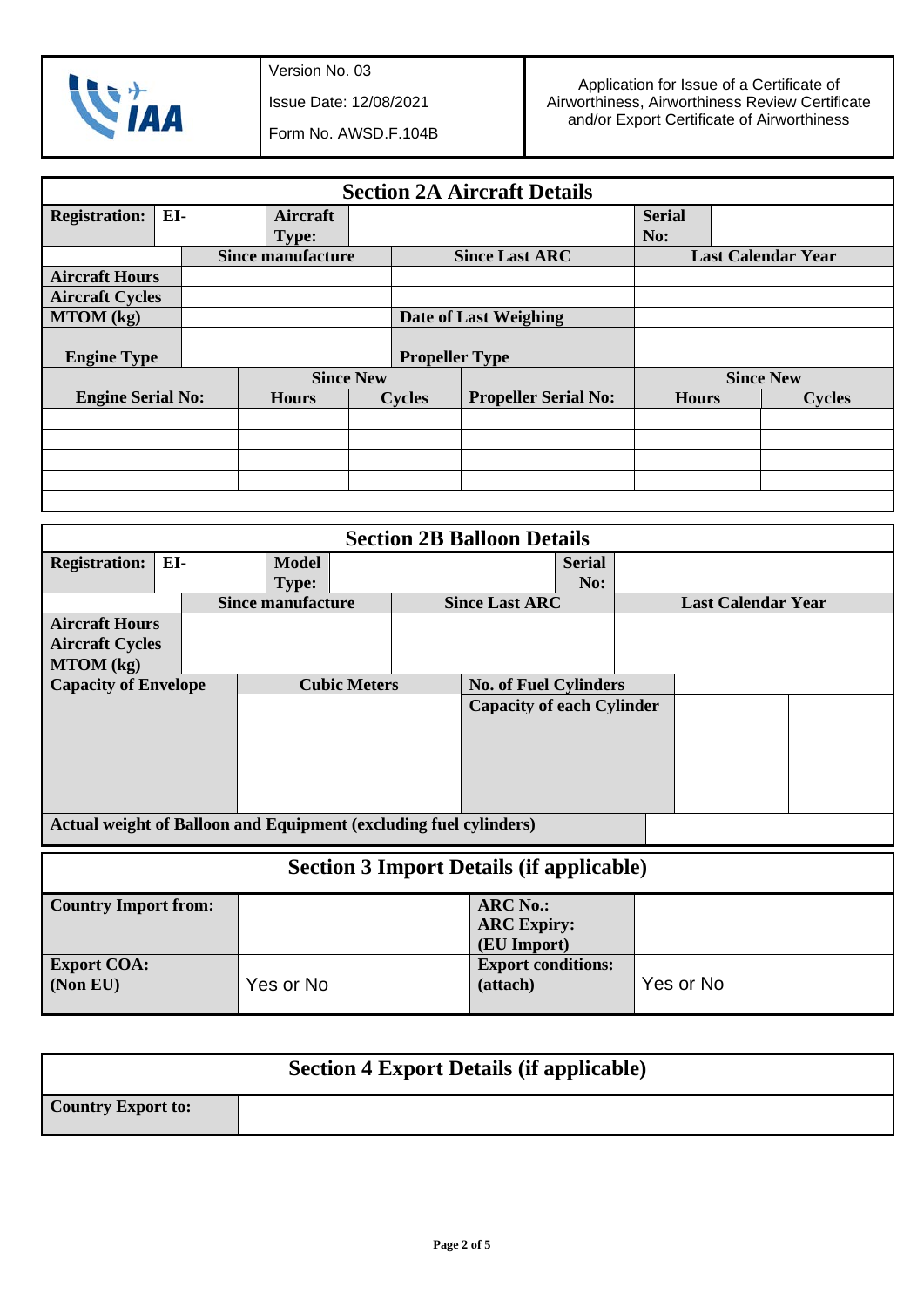

Issue Date: 12/08/2021

|                              | <b>Section 5 Operation Details</b>                              |           |
|------------------------------|-----------------------------------------------------------------|-----------|
| <b>Type of Operation</b>     |                                                                 | Yes / No  |
|                              | <b>Commercial Operations</b>                                    | Yes or No |
|                              | Commercial ATO or Commercial DTO or operated in accordance with | Yes or No |
|                              | Subpart-ADD or Subpart-DEC                                      |           |
|                              | <b>Commercial Specialised Operations</b>                        | Yes or No |
|                              | Non-Commercial Operations                                       | Yes or No |
|                              | Non-Commercial ATO or Non-Commercial DTO                        | Yes or No |
|                              | Non-Commercial Specialised Operations                           | Yes or No |
|                              | Specify other:                                                  |           |
|                              |                                                                 |           |
|                              |                                                                 |           |
| <b>Operator</b>              |                                                                 |           |
|                              |                                                                 |           |
| <b>Mainbase of Operation</b> |                                                                 |           |
|                              |                                                                 |           |
| <b>Scope of Operation</b>    |                                                                 |           |
|                              |                                                                 |           |

|                                     | Section 6 Details of Organisation or Independent Person issuing the ARC                                                             |
|-------------------------------------|-------------------------------------------------------------------------------------------------------------------------------------|
| <b>Approved Organisation's</b>      |                                                                                                                                     |
| Name:<br><b>OR</b>                  |                                                                                                                                     |
| <b>Authorised Independent</b>       |                                                                                                                                     |
| <b>Airworthiness Review Staff's</b> |                                                                                                                                     |
| Name:                               |                                                                                                                                     |
| <b>Address:</b>                     |                                                                                                                                     |
|                                     |                                                                                                                                     |
|                                     |                                                                                                                                     |
|                                     |                                                                                                                                     |
| <b>Approval or Authorisation</b>    |                                                                                                                                     |
| $No.$ :                             |                                                                                                                                     |
| (Attach copy)                       |                                                                                                                                     |
| <b>Contact details:</b>             |                                                                                                                                     |
| Name:                               |                                                                                                                                     |
|                                     |                                                                                                                                     |
| <b>Phone Number:</b>                |                                                                                                                                     |
|                                     |                                                                                                                                     |
| E-mail:                             |                                                                                                                                     |
|                                     | <b>Declaration</b>                                                                                                                  |
|                                     | Pursuant to Regulation (EU) 2018/1139 of the European Parliament and of the Council, I hereby certify that I have performed an      |
|                                     | airworthiness review in accordance with Regulation (EU) No 1321/2014 on the subject aircraft and it was considered airworthy at the |
|                                     | time of the review. Accordingly, I will issue an Airworthiness Review Certificate to this aircraft following receipt of the COA.    |
| Signed:                             |                                                                                                                                     |
|                                     |                                                                                                                                     |
|                                     |                                                                                                                                     |
| <b>Print Name:</b>                  |                                                                                                                                     |
| Approval/Authorisation No.          |                                                                                                                                     |
| Date:                               |                                                                                                                                     |
|                                     |                                                                                                                                     |
|                                     |                                                                                                                                     |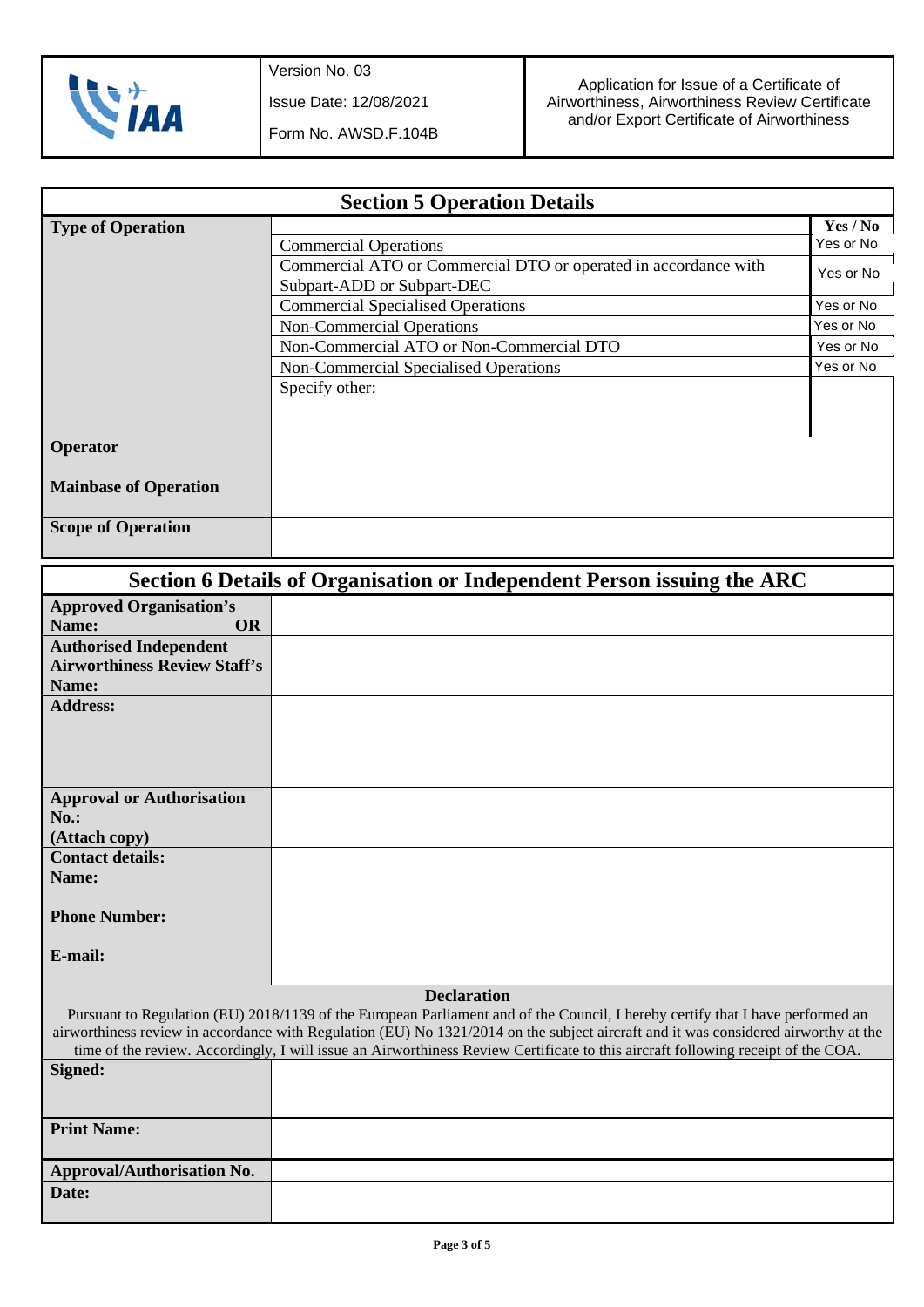

Issue Date: 12/08/2021

Form No. AWSD.F.104B

## **Section 7 Registered Owner Declaration I hereby declare that the above details are true in every respect and I confirm that this aircraft is subject to EASA Part ML and the Airworthiness Review has been performed by an appropriate organisation/person per ML.A.201 Signed: Print Name: Date: Address to where the COA (Export) should be sent:**